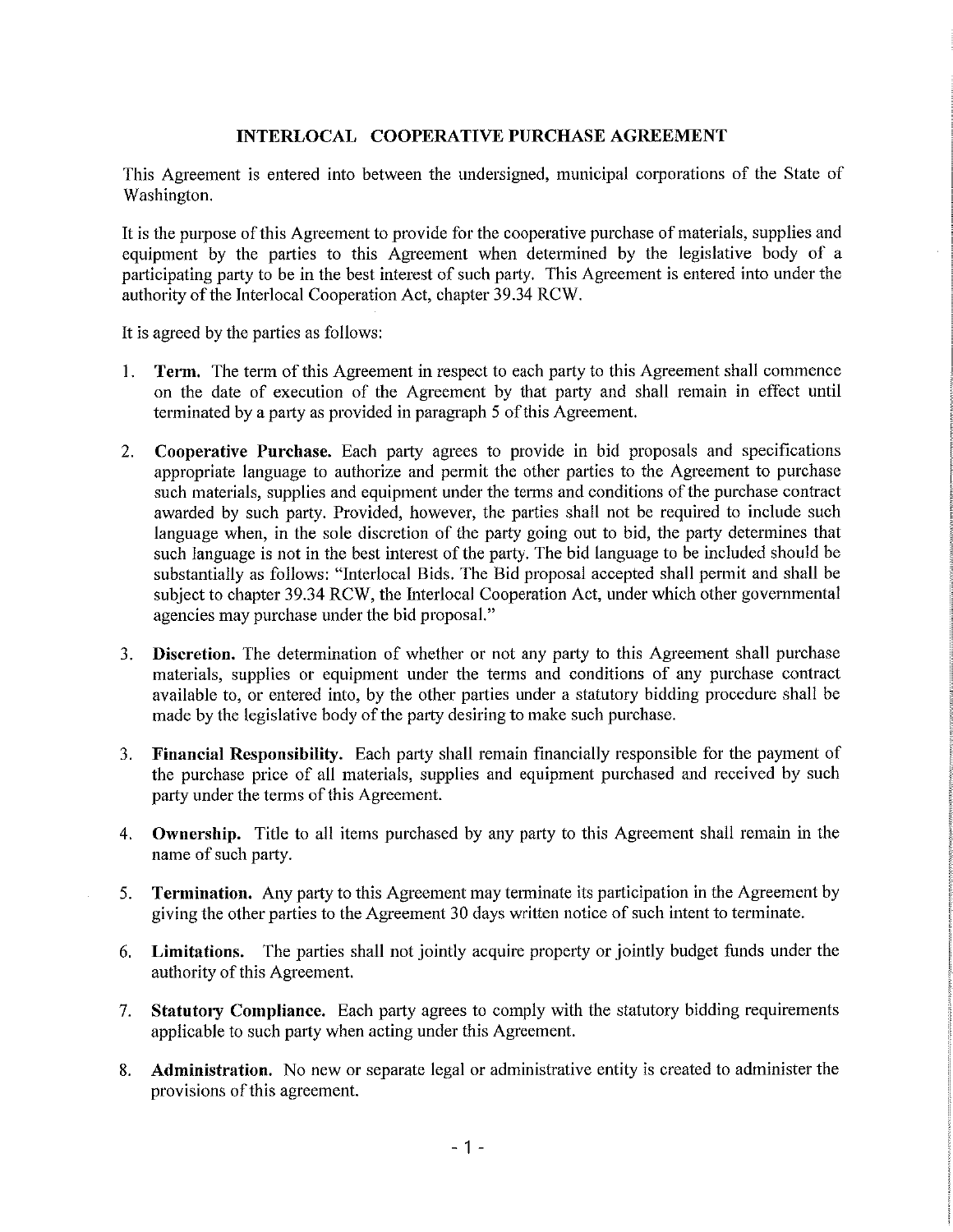- 9. Right to Contract Independent Action Preserved. Each party reserves the right to contract independently for the acquisition of goods or services without notice to the other party and shall not bind or otherwise obligate the other party to participate in the activity.
- 10. Hold Harmless. Each party shall indemnify, defend and hold the other party harmless from any liability arising from any negligent or wrongful act or failure to act on the part of itself and its employees. Neither party assumes responsibility to the other party for the consequences of any act or omission of any person, firm or corporation not a party to this agreement.

Dated: March 8, 2018

Dated:  $Mareh/5$ , 20/8

**GRAYS HARBOR COUNTY FIRE** PROTECTION DISTRICT NO. 2

**SHORELINE FIRE** 

 $By:$ 

Leonard R. Johnson, Fire Chief

 $_{\rm By}:$  //

Matt Cowan, Fire Chief